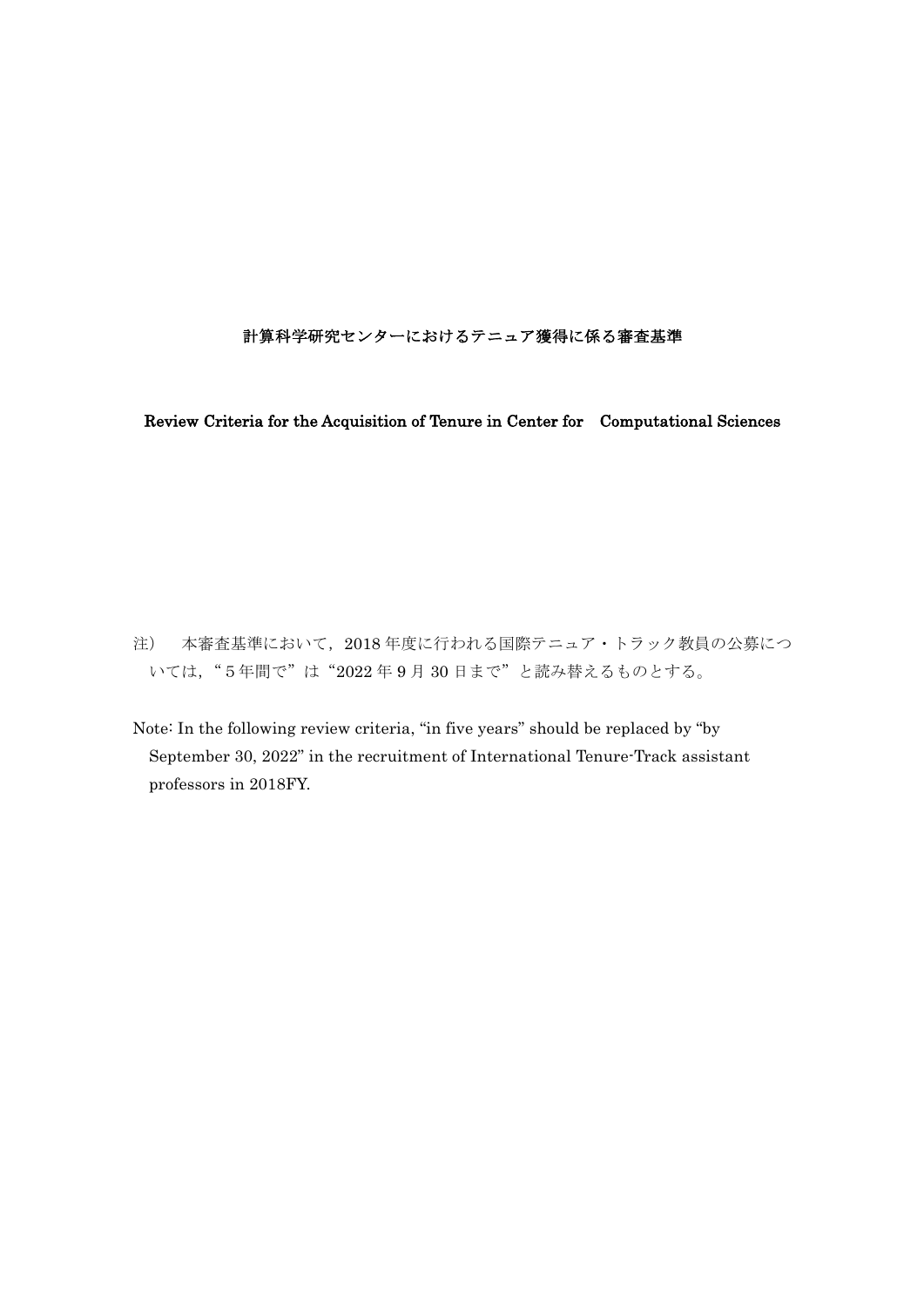別表(第7条関係)

計算科学研究センターにおけるテニュア獲得に係る審査基準

計算科学研究センターにおけるテニュア獲得に係る審査基準は次のとおりとする。

第1 審査方法

 原則として、任用時に自己申告した「5年間で達成する自己目標」の達成度及び審査 対象期間中の業績に基づいて審査を行う。

- 第2 審査項目
	- (1) 研究業績

 「5年間で論文5報以上の論文発表」を自己目標の最低基準とする。ただし、5年 以前に特に重要な位置付けができる論文を研究業績に含める場合には、4報以上とす ることができる。

 外部資金獲得、特許申請、受賞等も積極的に評価する。

- (2) 国際共同研究等の実績
- (3) センターの運営業務等

 センターの運営業務等、学類及び研究科教育の教育活動、公開講座、地域への貢 献等への寄与を総合的に評価する。